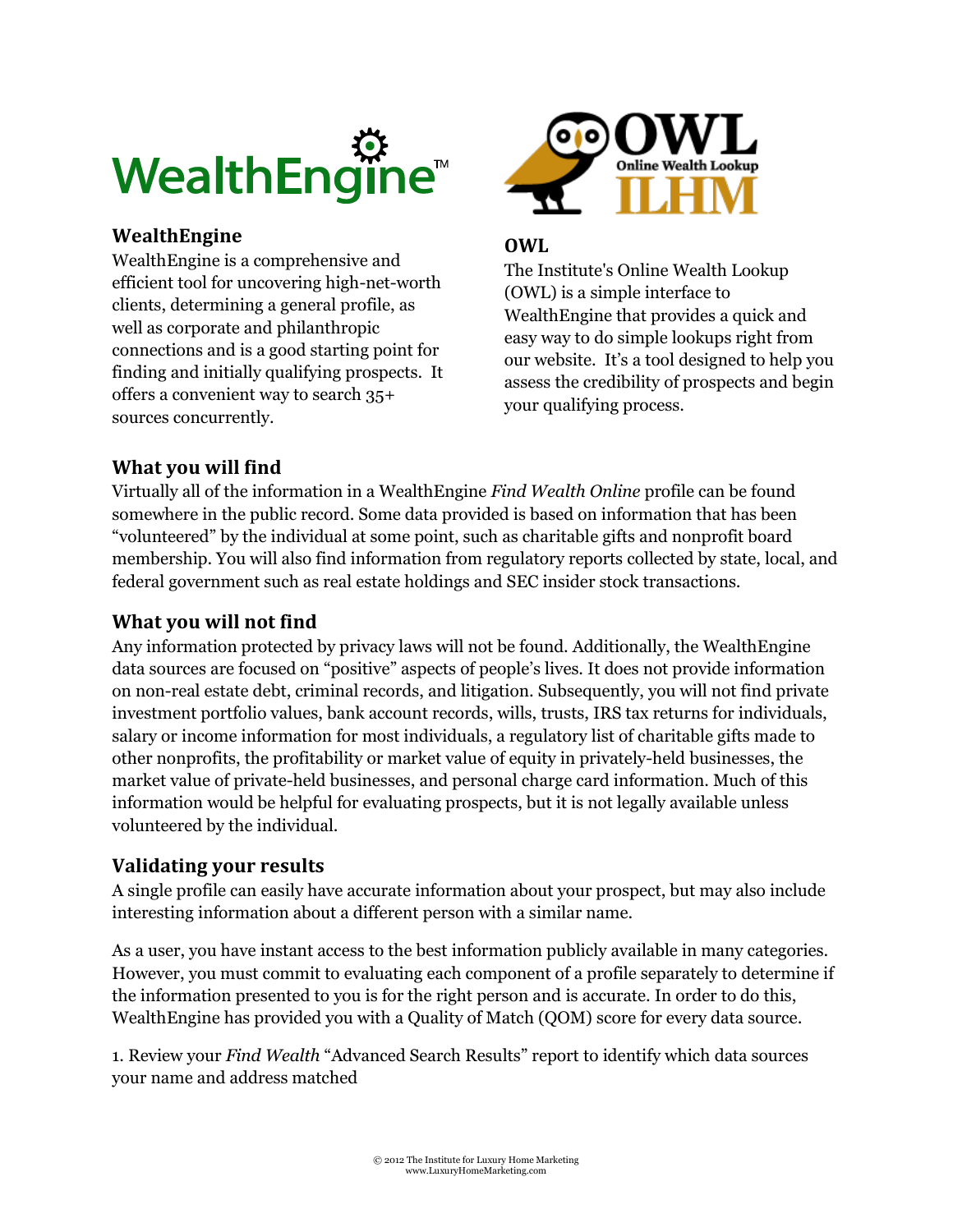2. Look for the QOM 9 or greater - these are exact matches.

|                      | Match Name: PLANK KEVIN A                                                      |                            |                                          |  |
|----------------------|--------------------------------------------------------------------------------|----------------------------|------------------------------------------|--|
|                      | Mailing Addr: 930 GREENSPRING VALLEY RD<br>LUTHERVILLE TIMONIUM, MD 21093-3609 |                            |                                          |  |
| QOM:                 | 10(2/7/1/0/0/0/0/0)                                                            |                            |                                          |  |
| Properties:          |                                                                                |                            |                                          |  |
| <b>Site Address:</b> | 930 GREENSPRING VALLEY RD<br>LUTHERVILLE TIMONIUM, MD 21093                    |                            |                                          |  |
| Property Id:         | 08-1600009880                                                                  |                            | Property Type: Single Family Residential |  |
| <b>Record Type:</b>  | Undefined                                                                      | <b>Record Date:</b>        | 04/19/04                                 |  |
| <b>Market Value:</b> | \$4,694,580<br>2009                                                            | Assessed                   | \$4,694,580                              |  |
| <b>Market Val.:</b>  |                                                                                | <b>Assessed Year: 2010</b> |                                          |  |
| Sale Amt.:           | \$2,900,000                                                                    | Loan Amt.:                 | Unknown                                  |  |
|                      | Second Owner: PLANK DESIREE J                                                  | As Of Date:                | Today                                    |  |
| <b>History Flag:</b> | <b>N</b>                                                                       |                            |                                          |  |

3. Review any data source with a QOM below a 9

5. Verify if this data is accurate and is indeed your prospect based on the information found in the data sources with exact matches. Keep in mind that lower scores may be matches too, but you should review them carefully to determine if they represent data about your subject, or someone else with a similar name.

This is especially true for data sources like Political Donations where the name and the city might be recorded, but not a specific address, so it can be hard for the system to differentiate between two people named "John Smith" in the same city. In most cases you should be able to spot these discrepancies easily, and you can simply ignore that extra data when you encounter it.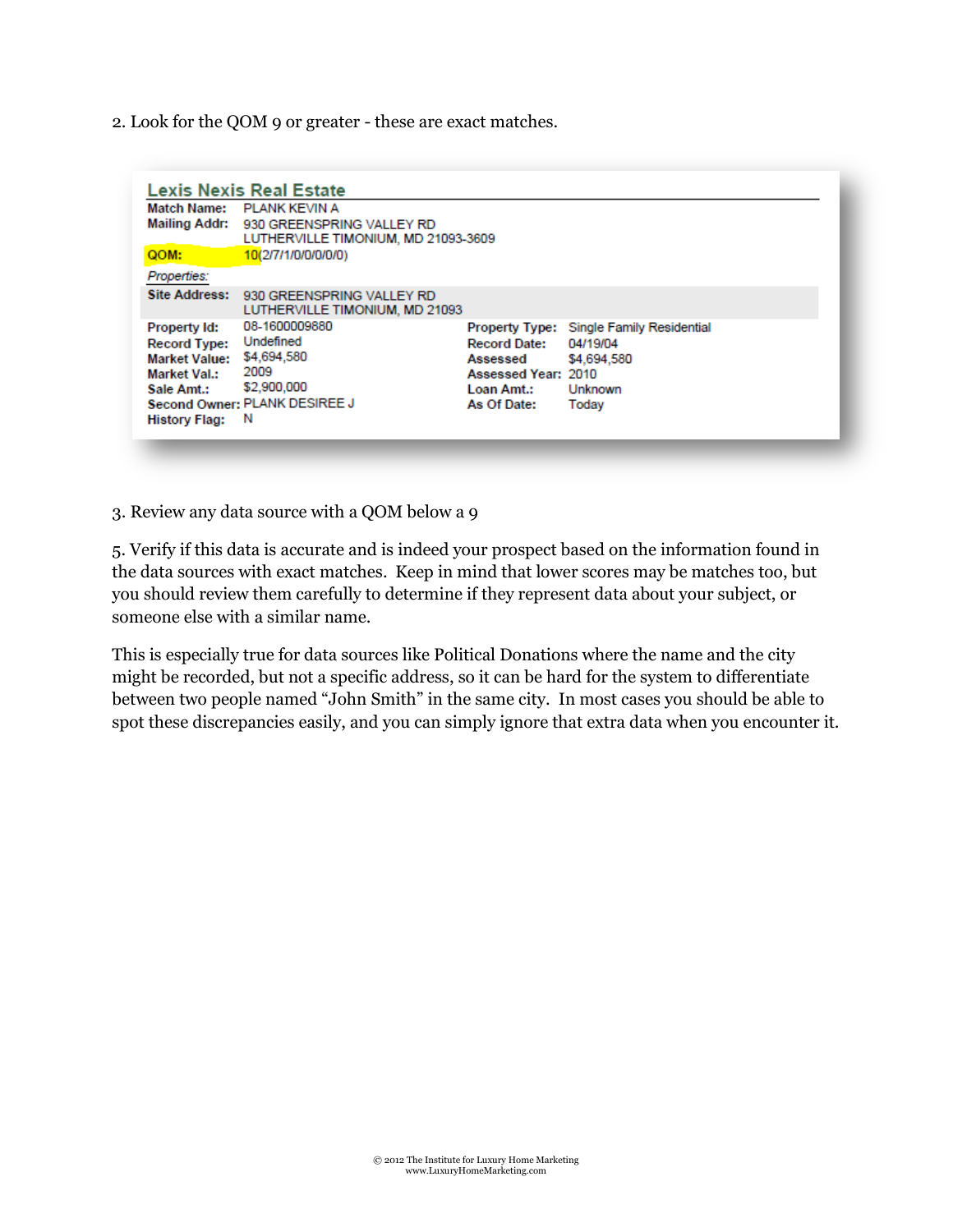# **FindWealth Online Ratings & Scores**

WealthEngin

#### **Matching Process and Quality of Match Scoring:**

For each wealth database reviewed, the quality of match rating (QOM) is calculated, providing a simple tool segmenting your results. Matches with a score of 9 or more are exact matches, scores between 6 and 8 establish a high confidence level that the data is a match, and scores below 6 need additional research efforts to either confirm or deny the relation. This rule applies for all data sources except for the Charitable Donation Database, which the highest QOM is 5.

#### **QOM Scoring System:**

| <b>Matching Field</b> | <b>QOM Score</b> | <b>Matching Field</b>             | <b>QOM Score</b> |
|-----------------------|------------------|-----------------------------------|------------------|
| <b>First Name</b>     |                  | City                              |                  |
| Middle Name           |                  | <b>State</b>                      |                  |
| <b>Last Name</b>      |                  | Zip                               |                  |
| <b>Street Address</b> |                  | Location                          |                  |
|                       |                  | <b>Business Name/</b><br>Employer |                  |

#### **Net Worth Formula**

| Income & Age: Uses Income & Age from<br>matching process                                           | ((Income * (Age $-$ 22)) * .1                                                                                                                              |
|----------------------------------------------------------------------------------------------------|------------------------------------------------------------------------------------------------------------------------------------------------------------|
| <b>Stock: Thomson Financial for transaction</b><br>history and Standard & Poors for current prices | Holdings * Current Value + Values of Sales<br><b>Transactions</b>                                                                                          |
| Real Estate: Searches for real estate range.                                                       | (Property Range Low End)* Escalator<br>Escalator at $$600k+=5$ (escalator)<br>Escalator at $$400k+ = 4$ (escalator)<br>Escalator at $$1k+ = 3$ (escalator) |
| <b>Pension:</b> Larkspur SEP & Keogh for pension<br>plan value (5 or less participants only)       | ((pension $*$ .75) $*$ 5)                                                                                                                                  |

#### **Propensity to Give (P2G):**

| $1-0$ :              | Extremely well qualified matches.                                                                                                                                                          |
|----------------------|--------------------------------------------------------------------------------------------------------------------------------------------------------------------------------------------|
| $1-1$ to $1-5$ :     | Highly qualified matches, but the accuracy rate is only 90-95%.                                                                                                                            |
| $2-1$ to $2-5$ :     | Qualified matches that have typically matched to above average real estate and<br>possibly another WealthEngine database.                                                                  |
| $3 - 1$ to $3 - 5$ : | Records that match to any WealthEngine database other than real estate. The<br>higher the rating includes individuals who have matched to 3 or more databases.                             |
| $4-1$ to $4-5$ :     | By definition, this includes all other records that have matched to real estate from<br>Lexis-Nexis.                                                                                       |
| $5-0:$               | The absence of WealthEngine databases generally indicates that these are<br>households of modest means, more often than not renters, and generally low<br>profile people in the community. |

#### **Influence Ratings:**

Individuals influence in the community based on how many boards they are affiliated with, corporate, or philanthropic. Based on a scale of 1-4

| <b>Top Quartile</b>           |
|-------------------------------|
| <b>Upper Middle Quartile</b>  |
| <b>Bottom Middle Ouartile</b> |
| <b>Bottom Quartile</b>        |

#### **Investment Ratings:**

| $1 =$ | \$10 Million or more in net worth and exact match to SEC data                                                                                                                                                                       |
|-------|-------------------------------------------------------------------------------------------------------------------------------------------------------------------------------------------------------------------------------------|
| $2=$  | \$50 Million or more in net worth and matches to FEC Donations, Foundation Trustees,<br>and Multiple Real Estate Properties                                                                                                         |
| $3=$  | \$10 to \$50 Million in net worth and matches to FEC Donations, Foundation Trustees and<br><b>Multiple Real Estate Properties</b>                                                                                                   |
| $4=$  | \$100,000 to \$10 Million in stock (current holdings and past sales) and exact match to<br>SEC data                                                                                                                                 |
| $5=$  | \$1 to \$10 Million in net worth and matches to FEC Donations, Foundation Trustees, and<br><b>Multiple Real Estate Properties</b>                                                                                                   |
| $6=$  | \$10 Million or more in net worth, \$100,000 in stock (current holdings and past sales) and<br>no exact match to SEC data                                                                                                           |
| $7 =$ | Match to FEC Donations, Foundation Trustees, and Multiple Real Estate properties and<br>exact match to D and B OR Match to FEC Donations, Foundation Trustees, and Multiple<br>Real Estate Properties and Market Guide salary match |
| $8=$  | Total FEC Donations greater than \$15,000                                                                                                                                                                                           |
| $9=$  | Total real estate holdings greater than \$1,500,000                                                                                                                                                                                 |
| $10=$ | All other matched data/everyone else                                                                                                                                                                                                |

#### **Aggregate Information:**

- MG Total Comp: Total compensation found in the Market Guide database
- *DB Company Value:* Company Value reported in Dun & Bradstreet
- **Total Political Contribution:** All State, Federal and 527 political contributions.
- **Property Count:** Number of individual properties found in Lexis/Nexis
- *Total Charitable Contributions:* Total Contributions identified in Waltmans Directory.

WealthEngine.com • 4339 Montgomery Avenue • Bethesda, MD 20814 301.215.5980 • Fax: 301.215.5987 • www.wealthengine.com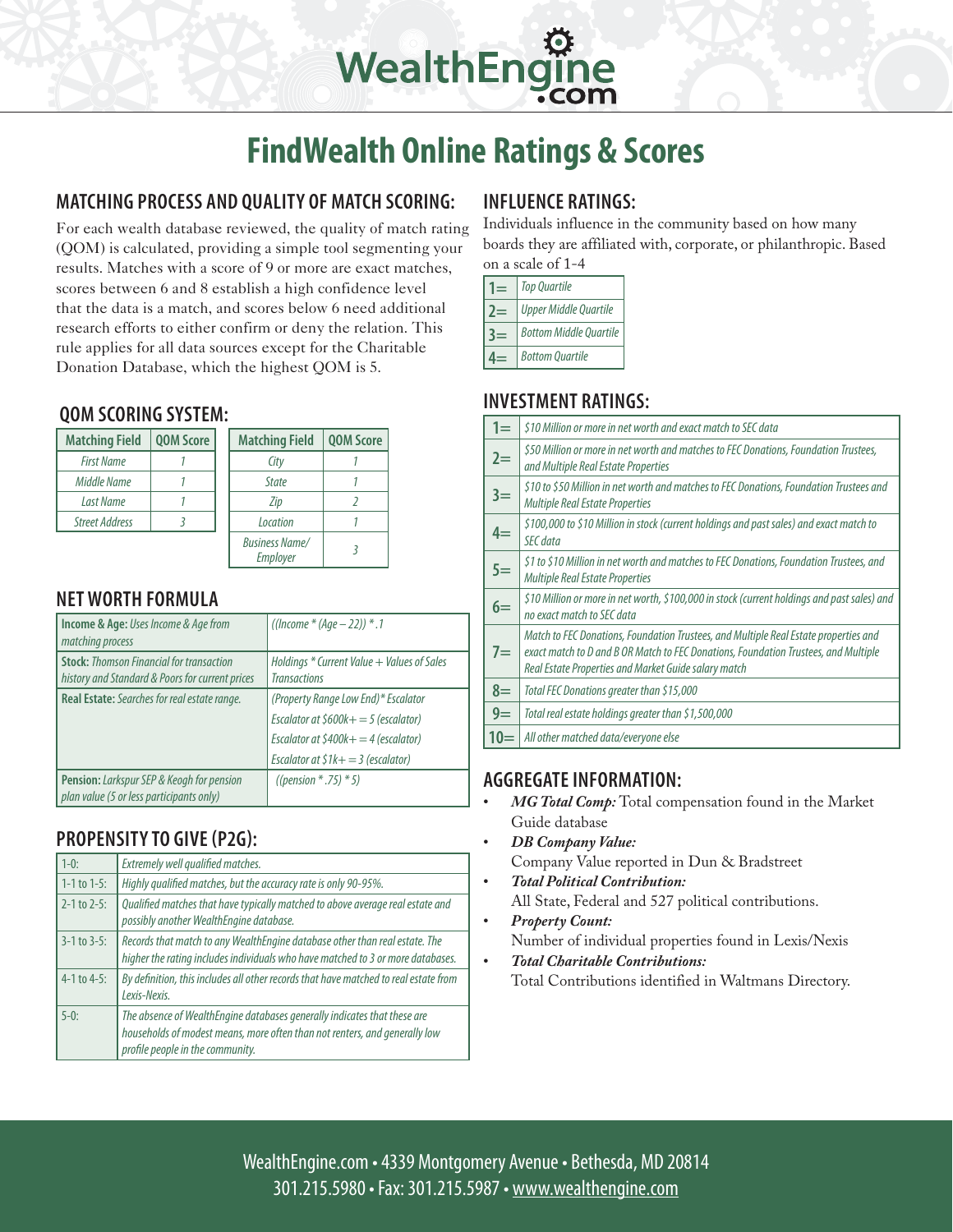# **WealthEngine**™

# **Acxiom Household Profiles**

Acxiom uses statistically modeled data derived from census data, motor vehicle departments, insurance sources, and warranty cards to develop profiles within FindWealth Online. These profiles contain property information such as dwelling type, home value, purchase date, home loan value, and length of residency. They also contain information regarding the household, such as the primary individual's marital status, gender, occupation, age, estimated income, and whether or not the individual is the holder of an upscale retail credit card, as well as the number of adults in the household (including, if possible, the name of a second individual) and whether or not children are present. This data is updated quarterly.

# **Aircraft**

This data, updated monthly, is compiled from the FAA Civil Aviation Registry of aircrafts. It is a compilation of information on glider, balloon, blimp, single/multi-engine, and other recreational aircrafts. The search results will identify multiple plane ownership. Aircrafts provides assets ownership information. It can also be used to identify individuals who are likely to have an affinity for airspace related causes. A researcher can also use it to identify relationships with other aircraft owners from the same location.

# **Airmen's Certificate**

The Airmen's Certificate data source, a regulatory data source, lists individuals who have a United States pilot's certificate. The data is compiled by the US Federal Aviation Administration and fields displayed by WealthEngine include name, address, and certificate type. The data is updated on a monthly basis.

# **Charitable Donations**

The Charitable Donations data source combines information supplied by Jan Grieff Research Associates (JGA) with WealthEngine's own charitable donations database. It consists of donor lists published by the nation's largest nonprofit organizations, as well as those nonprofits who have elected to participate in WealthEngine's ongoing crowdsourcing project by sharing their annual reports. In addition to displaying the type, amount, and year of the gift, this database also lists the recipient organization's name, location, and areas of focus. This data source continues to grow and is updated frequently.

# **DataQuick Real Estate**

This data source provides real estate information and is searchable by name and/or address. Offering reports in English and Spanish, DataQuick supplies the following information:

- Property profile, including ownership, site address, property details, tax information, and most recent sale information
- Comparable sales, including distance from searched property, property details, sale date, sale amount, assessed amount, and a map of the relevant properties
- Property history, including transaction types, transfer date and value, and loan information.

DataQuick is only available through FindWealth Online and is updated quarterly.

# **Dun & Bradstreet**

This data source provides information on publicly traded and privately owned businesses and their corporate executives, identifying linkages that an individual has to an organization. The information found within Dun & Bradstreet (D&B) indicates a company's financial standing, including sales revenues and number of employees, business titles and sometimes executive biographical profiles. If revenues are not provided, D&B will project sales revenues based on the number of employees and industry type and the data is updated quarterly.

#### **D&B State Business Registrations**

The data source provides information on privately owned businesses and their company owners and officers. It identifies connections that an individual has to an organization and displays them in the Circle of Friends. The data found within Dun & Bradstreet (D&B) State Business Registrations includes the address of the business as well as the registration address and shareholder equity information. All alternative addresses found are used to conduct an Advanced Search through our Loop Analysis. The database also includes amendment information that is useful in tracking significant updates and events in the company's history. This data is updated daily.

# **Federal Election Commission Campaign**

This data source provides information on political campaign/ committee contributions. The data is taken from financial disclosure reports filed by House, Senate and Presidential campaigns, parties and PACs from 1993 to the present and is updated weekly.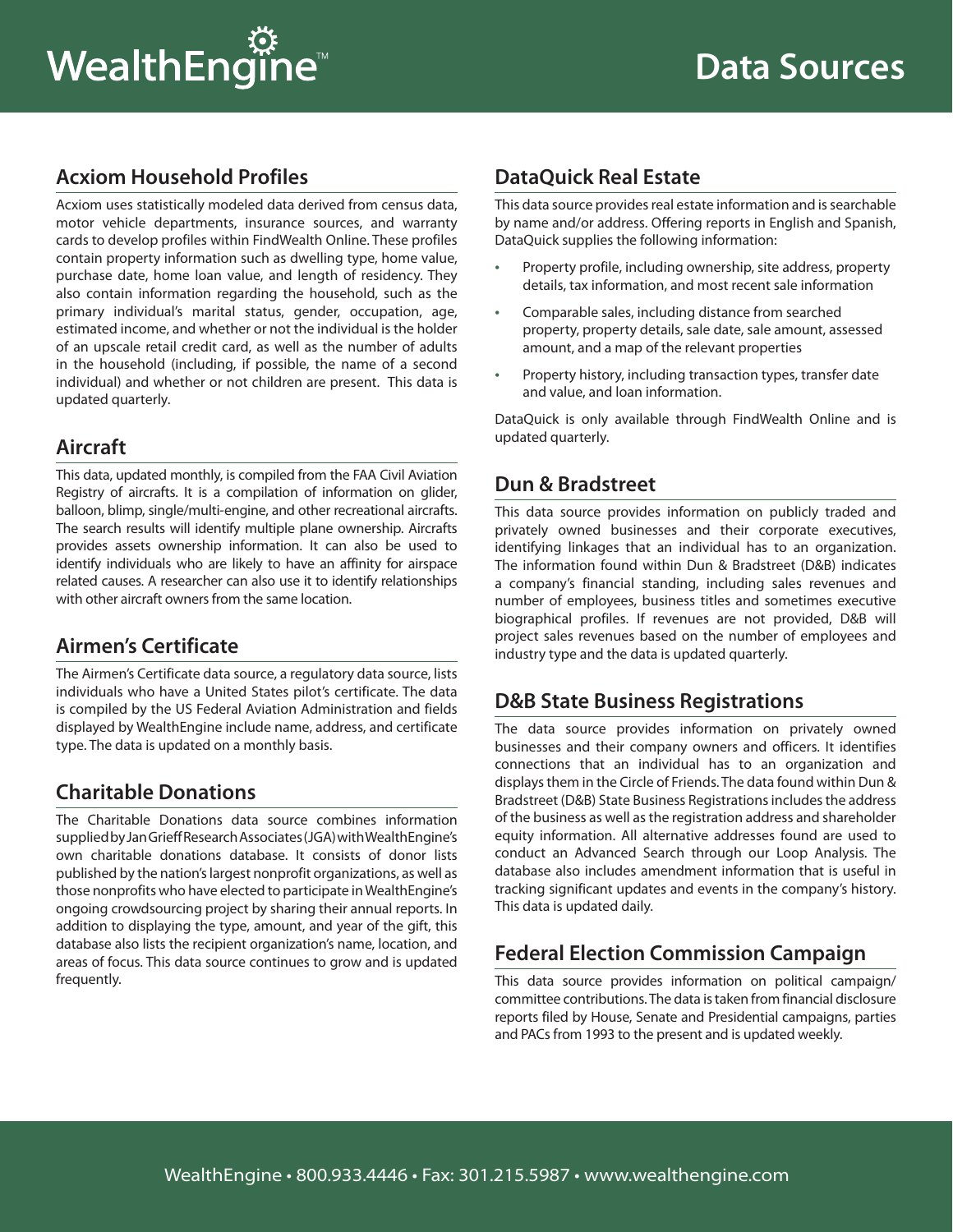#### **Foundation Trustees**

A compilation of information from various foundation sources for 65,000 individuals, the Foundation Trustees database provides the foundation name and trustee(s), as well as grant-making data of the foundation. The data is updated as needed.

#### **Guidestar Directors**

Compiled annually from the IRS form PF990 as it is submitted, the Guidestar Directors data source includes an organization's Employer ID number, address and phone number, description and financial information. Directors are generally listed at the nonprofit address. New information is appended quarterly.

#### **Guidestar Foundation**

This file consists of regulatory reports over several years for foundations and the associated trustees found in the IRS form PF990. The information gathered includes an organization's Employer ID number, address and phone number, description and financial information. Where available, the file also includes compensation information for the trustees and total asset information for the foundation. New information is appended to this database quarterly.

#### **Hoover's Business Information**

This data source provides insight into 42,000 companies and approximately 500,000 business contacts. It contains officer information and board members for public US companies and US companies in IPO registration. Compiled information includes compensation details and insight into an individual's wealth based on age, salary, bonus, and total compensation. Other information includes the individual's business address, phone and fax numbers and information regarding the company with a direct link to the Hoover's company description. The data is updated weekly.

# **IRS Pension Holders**

This data source collects information from the annual reports of qualified pension plans such as SEP and Keough on self-employed individuals who have established pensions. Data provided includes address, plan information and plan value and is updated as needed.

# **LexisNexis Real Estate**

This data source provides real estate records and is updated quarterly. This information is taken directly from state tax assessor, deed transfer and mortgage records, and includes market value, property assessments, sales price, land use type, first and second owner, site address and mailing address for property owners.

# **Marquis Who's Who**

This data source provides biographical information on notable Americans and is updated quarterly. Information compiled includes business and home addresses, occupation/title, family information and organizational ties.

#### **Merchant Vessels**

This data source identifies owners of merchant vessels in the U.S. obtained from the U.S. Coast Guard's Marine Safety Information System. Additional information provided includes; vessel name, gross weight and length, port of documentation and authorized trade endorsements, hailing port, and manufacturer identification. This data source is combined with our State Boat Registrations data and displayed under Vessels. Data from the U.S. Coast Guard's Marine Safety Information System is updated monthly.

# **National Do Not Mail Registry**

The Do Not Mail—Mail Preference Service data source is a file of individuals, listed at their home address, who do not wish to receive promotional mail. The data is supplied to WealthEngine by the Direct Marketing Association which collects the data when consumers register at the DMA Consumer Help website or when consumers send their name and address to the DMA. Registration on the Do Not Mail list remains active for a period of three years. WealthEngine receives updates from the DMA monthly.

# **National Physicians Profiles**

This data source contains biographical information on over 1 million physicians and includes valuable information including present employment, business address, major professional activity, type of practice, practice specialties, and graduate medical training. Reports on both Medical Doctors (M.D.) and Doctors of Osteopathic Medicine (D.O.) are available. This data is updated quarterly.

# **Philanthropic Donations**

This data source includes a select group of major gift records traced back to the donor's home address. The records show the gift amount, the year in which it was made, and the recipient organization.